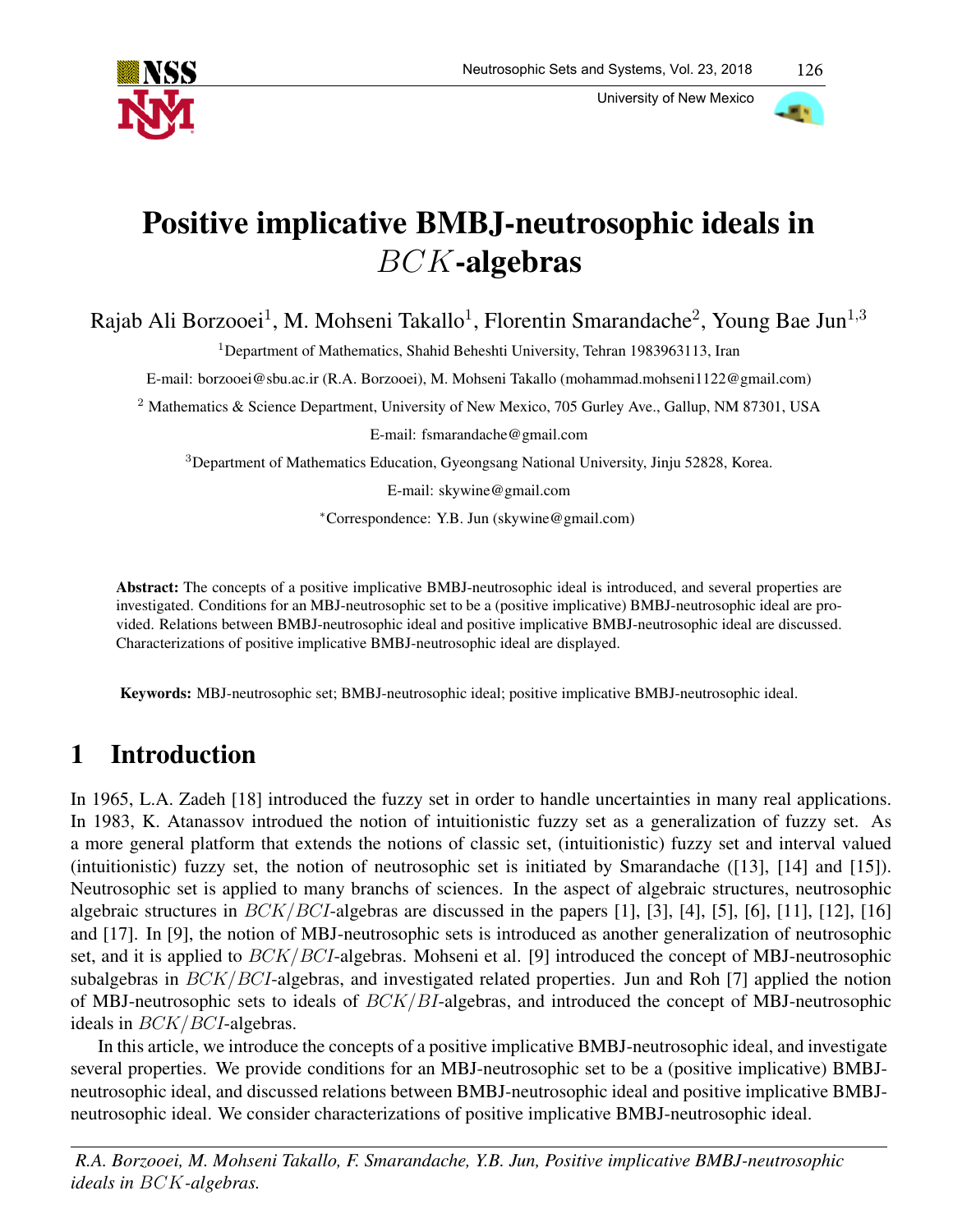#### 2 Preliminaries

By a BCI*-algebra*, we mean a set X with a binary operation ∗ and a special element 0 that satisfies the following conditions:

$$
(I) ((x * y) * (x * z)) * (z * y) = 0,
$$

(II) 
$$
(x * (x * y)) * y = 0,
$$

- (III)  $x * x = 0$ ,
- (IV)  $x * y = 0, y * x = 0 \Rightarrow x = y$

for all  $x, y, z \in X$ . If a *BCI*-algebra X satisfies the following identity:

(V) 
$$
(\forall x \in X) (0 * x = 0),
$$

then X is called a BCK*-algebra.*

Every  $BCK/BCI$ -algebra X satisfies the following conditions:

$$
(\forall x \in X) (x * 0 = x), \tag{2.1}
$$

$$
(\forall x, y, z \in X) (x \le y \Rightarrow x * z \le y * z, z * y \le z * x), \tag{2.2}
$$

 $(\forall x, y, z \in X)((x * y) * z = (x * z) * y),$  (2.3)

$$
(\forall x, y, z \in X) ((x * z) * (y * z) \le x * y)
$$
\n
$$
(2.4)
$$

where  $x \leq y$  if and only if  $x * y = 0$ .

A nonempty subset S of a  $BCK/BCI$ -algebra X is called a *subalgebra* of X if  $x * y \in S$  for all  $x, y \in S$ . A subset I of a BCK/BCI-algebra X is called an *ideal* of X if it satisfies:

$$
0 \in I,\tag{2.5}
$$

$$
(\forall x \in X) (\forall y \in I) (x * y \in I \Rightarrow x \in I).
$$
\n(2.6)

A subset I of a BCK-algebra X is called a *positive implicative ideal* of X (see [8]) if it satisfies (2.5) and

$$
(\forall x, y, z \in X) (((x * y) * z \in I, y * z \in I \Rightarrow x * z \in I).
$$
\n
$$
(2.7)
$$

Note from [8] that a subset I of a BCK-algebra X is a positive implicative ideal of X if and only if it is an ideal of X which satisfies the condition

$$
(\forall x, y \in X)((x * y) * y \in I \Rightarrow x * y \in I).
$$
\n
$$
(2.8)
$$

By an *interval number* we mean a closed subinterval  $\tilde{a} = [a^-, a^+]$  of *I*, where  $0 \le a^- \le a^+ \le 1$ . Denote by [I] the set of all interval numbers. Let us define what is known as *refined minimum* (briefly, rmin) and *refined maximum* (briefly, rmax) of two elements in [I]. We also define the symbols " $\geq$ ", " $\preceq$ ", "=" in case of two elements in [*I*]. Consider two interval numbers  $\tilde{a}_1 := \left[a_1, a_1^+\right]$  and  $\tilde{a}_2 := \left[a_2^-, a_2^+\right]$ . Then

rmin 
$$
\{\tilde{a}_1, \tilde{a}_2\} = [\min \{a_1^-, a_2^-\}, \min \{a_1^+, a_2^+\}\]
$$
,  
\n $\text{rmax } \{\tilde{a}_1, \tilde{a}_2\} = [\max \{a_1^-, a_2^-\}, \max \{a_1^+, a_2^+\}\]$ ,  
\n $\tilde{a}_1 \succeq \tilde{a}_2 \Leftrightarrow a_1^- \ge a_2^-, a_1^+ \ge a_2^+$ ,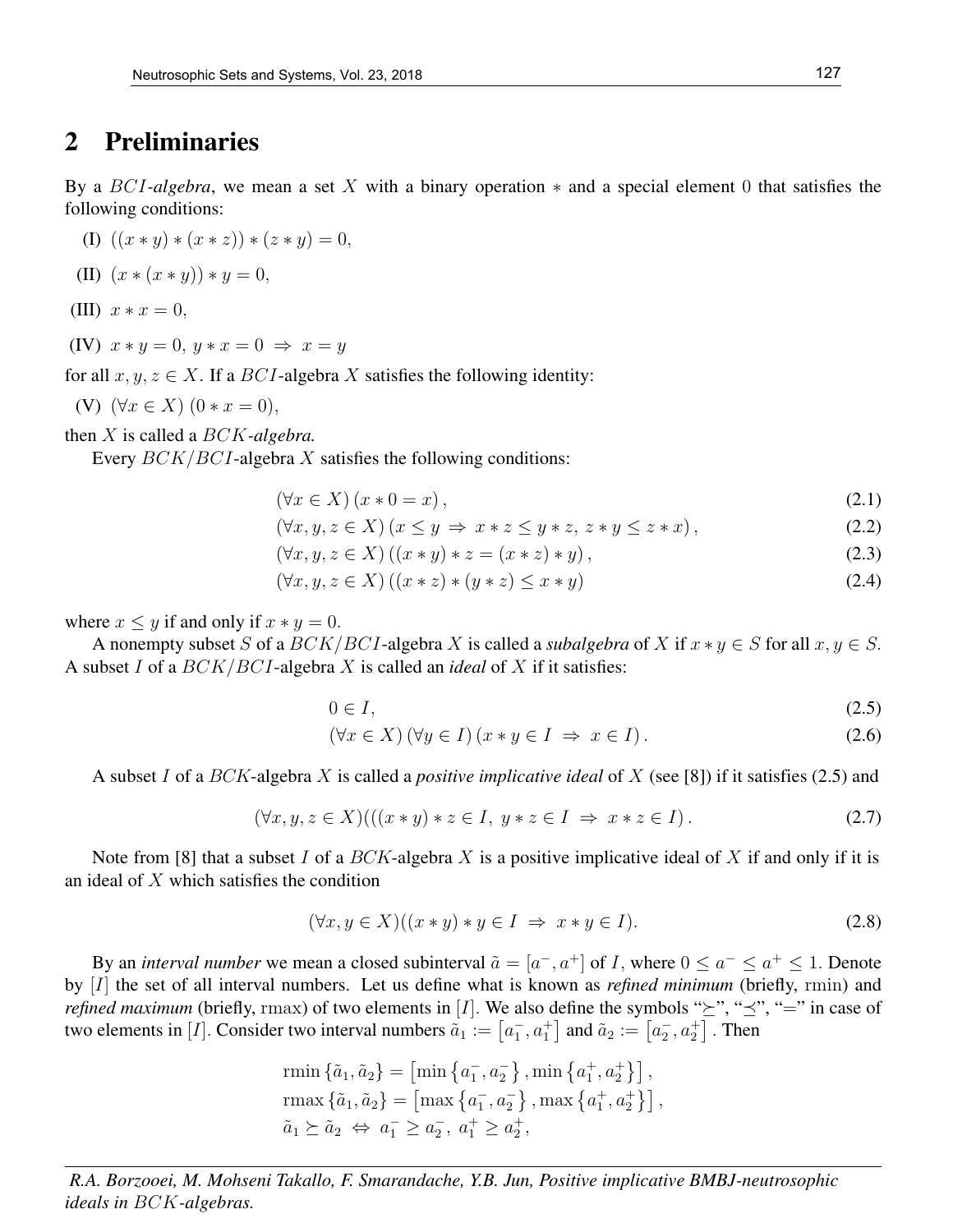and similarly we may have  $\tilde{a}_1 \preceq \tilde{a}_2$  and  $\tilde{a}_1 = \tilde{a}_2$ . To say  $\tilde{a}_1 \succ \tilde{a}_2$  (resp.  $\tilde{a}_1 \prec \tilde{a}_2$ ) we mean  $\tilde{a}_1 \succeq \tilde{a}_2$  and  $\tilde{a}_1 \neq \tilde{a}_2$  (resp.  $\tilde{a}_1 \preceq \tilde{a}_2$  and  $\tilde{a}_1 \neq \tilde{a}_2$ ). Let  $\tilde{a}_i \in [I]$  where  $i \in \Lambda$ . We define

$$
\min_{i \in \Lambda} \tilde{a}_i = \left[ \inf_{i \in \Lambda} a_i^-, \inf_{i \in \Lambda} a_i^+ \right] \quad \text{and} \quad \operatorname{rsup}_{i \in \Lambda} \tilde{a}_i = \left[ \sup_{i \in \Lambda} a_i^-, \sup_{i \in \Lambda} a_i^+ \right].
$$

Let X be a nonempty set. A function  $A: X \to [I]$  is called an *interval-valued fuzzy set* (briefly, an *IVF set*) in X. Let  $[I]^X$  stand for the set of all IVF sets in X. For every  $A \in [I]^X$  and  $x \in X$ ,  $A(x) = [A^-(x), A^+(x)]$ is called the *degree* of membership of an element x to A, where  $A^- : X \to I$  and  $A^+ : X \to I$  are fuzzy sets in X which are called a *lower fuzzy set* and an *upper fuzzy set* in X, respectively. For simplicity, we denote  $A = [A^-, A^+]$ .

Let X be a non-empty set. A *neutrosophic set* (NS) in X (see [14]) is a structure of the form:

$$
A := \{ \langle x; A_T(x), A_I(x), A_F(x) \rangle \mid x \in X \}
$$

where  $A_T : X \to [0,1]$  is a truth membership function,  $A_I : X \to [0,1]$  is an indeterminate membership function, and  $A_F : X \to [0, 1]$  is a false membership function.

We refer the reader to the books [2, 8] for further information regarding  $BCK/BCI$ -algebras, and to the site "http://fs.gallup.unm.edu/neutrosophy.htm" for further information regarding neutrosophic set theory.

Let X be a non-empty set. By an *MBJ-neutrosophic set* in X (see [9]), we mean a structure of the form:

$$
\mathcal{A} := \{ \langle x; M_A(x), \tilde{B}_A(x), J_A(x) \rangle \mid x \in X \}
$$

where  $M_A$  and  $J_A$  are fuzzy sets in X, which are called a truth membership function and a false membership function, respectively, and  $\tilde{B}_A$  is an IVF set in X which is called an indeterminate interval-valued membership function.

For the sake of simplicity, we shall use the symbol  $A = (M_A, \tilde{B}_A, J_A)$  for the MBJ-neutrosophic set

$$
\mathcal{A} := \{ \langle x; M_A(x), \tilde{B}_A(x), J_A(x) \rangle \mid x \in X \}.
$$

Let X be a  $BCK/BCI$ -algebra. An MBJ-neutrosophic set  $\mathcal{A} = (M_A, B\tilde{A}, J_A)$  in X is called a *BMBJneutrosophic ideal* of X (see [10]) if it satisfies

$$
(\forall x \in X)(M_A(x) + B_A^-(x) \le 1, B_A^+(x) + J_A(x) \le 1), \tag{2.9}
$$

$$
(\forall x \in X) \begin{pmatrix} M_A(0) \ge M_A(x) \\ B_A^-(0) \le B_A^-(x) \\ B_A^+(0) \ge B_A^+(x) \\ J_A(0) \le J_A(x) \end{pmatrix},
$$
\n(2.10)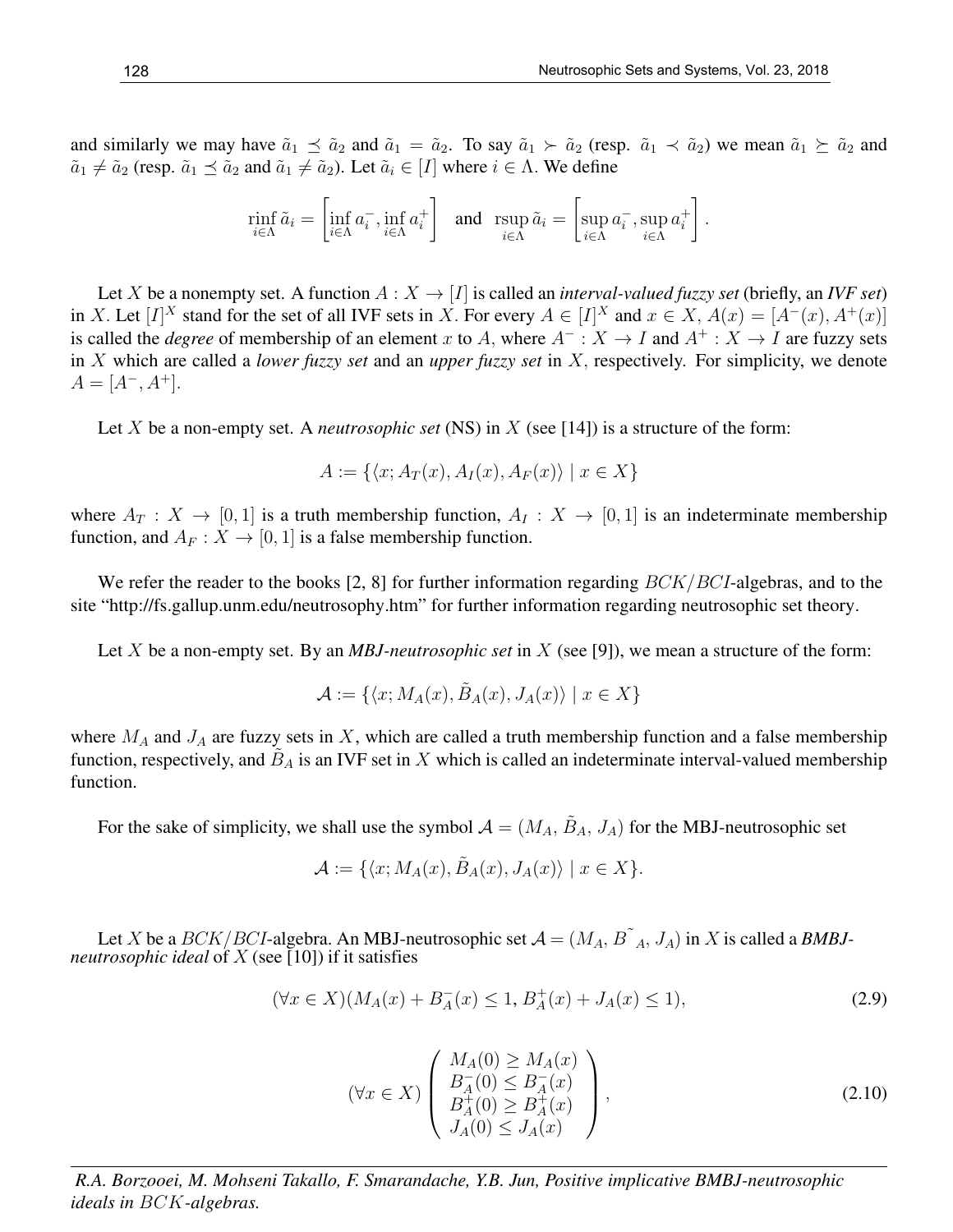$$
(\forall x, y \in X) \left( \begin{array}{c} M_A(x) \ge \min\{M_A(x * y), M_A(y)\} \\ B_A^-(x) \le \max\{B_A^-(x * y), B_A^-(y)\} \\ B_A^+(x) \ge \min\{B_A^+(x * y), B_A^+(y)\} \\ J_A(x) \le \max\{J_A(x * y), J_A(y)\} \end{array} \right). \tag{2.11}
$$

### 3 Positive implicative BMBJ-neutrosophic ideals

In what follows, let  $X$  denote a  $BCK$ -algebra unless otherwise specified.

**Definition 3.1.** An MBJ-neutrosophic set  $\mathcal{A} = (M_A, \tilde{B}_A, J_A)$  in X is called a *positive implicative BMBJneutrosophic ideal* of X if it satisfies (2.9), (2.10) and

$$
(\forall x, y, z \in X) \left( \begin{array}{c} M_A(x * z) \ge \min\{M_A((x * y) * z), M_A(y * z)\} \\ B_A^-(x * z) \le \max\{B_A^-(x * y) * z), B_A^-(y * z)\} \\ B_A^+(x * z) \ge \min\{B_A^+(x * y) * z), B_A^+(y * z)\} \\ J_A(x * z) \le \max\{J_A((x * y) * z), J_A(y * z)\} \end{array} \right). \tag{3.1}
$$

**Example 3.2.** Consider a BCK-algebra  $X = \{0, 1, 2, 3, 4\}$  with the binary operation  $*$  which is given in Table <sup>1</sup>. Let  $A = (M_A, B^{\dagger} A, J_A)$  be an MBJ-neutrosophic set in X defined by Table 2. It is routine to verify that

| $\ast$         |                             |                | $\mathcal{D}$ | $\mathcal{R}$ |               |
|----------------|-----------------------------|----------------|---------------|---------------|---------------|
| $\Omega$       |                             |                |               |               |               |
| $\mathbf{1}$   |                             |                |               |               |               |
| $\overline{2}$ | $\mathcal{D}_{\mathcal{L}}$ | $\overline{2}$ |               |               | 2             |
| 3              | २                           | 3              | 3             |               | $\mathcal{R}$ |
|                |                             |                |               |               |               |

Table 1: Cayley table for the binary operation "\*"

Table 2: MBJ-neutrosophic set  $A = (M_A, \tilde{B}_A, J_A)$ 

| X              | $M_A(x)$ | $B_A(x)$     | $J_A(x)$ |
|----------------|----------|--------------|----------|
|                | 0.71     | [0.04, 0.09] | 0.22     |
|                | 0.61     | [0.03, 0.08] | 0.55     |
| $\overline{2}$ | 0.51     | [0.02, 0.06] | 0.55     |
| 3              | 0.41     | [0.01, 0.03] | 0.77     |
|                | 0.31     | [0.02, 0.05] | 0.99     |

 $\mathcal{A} = (M_A, \tilde{B}_A, J_A)$  is a positive implicative BMBJ-neutrosophic ideal of X.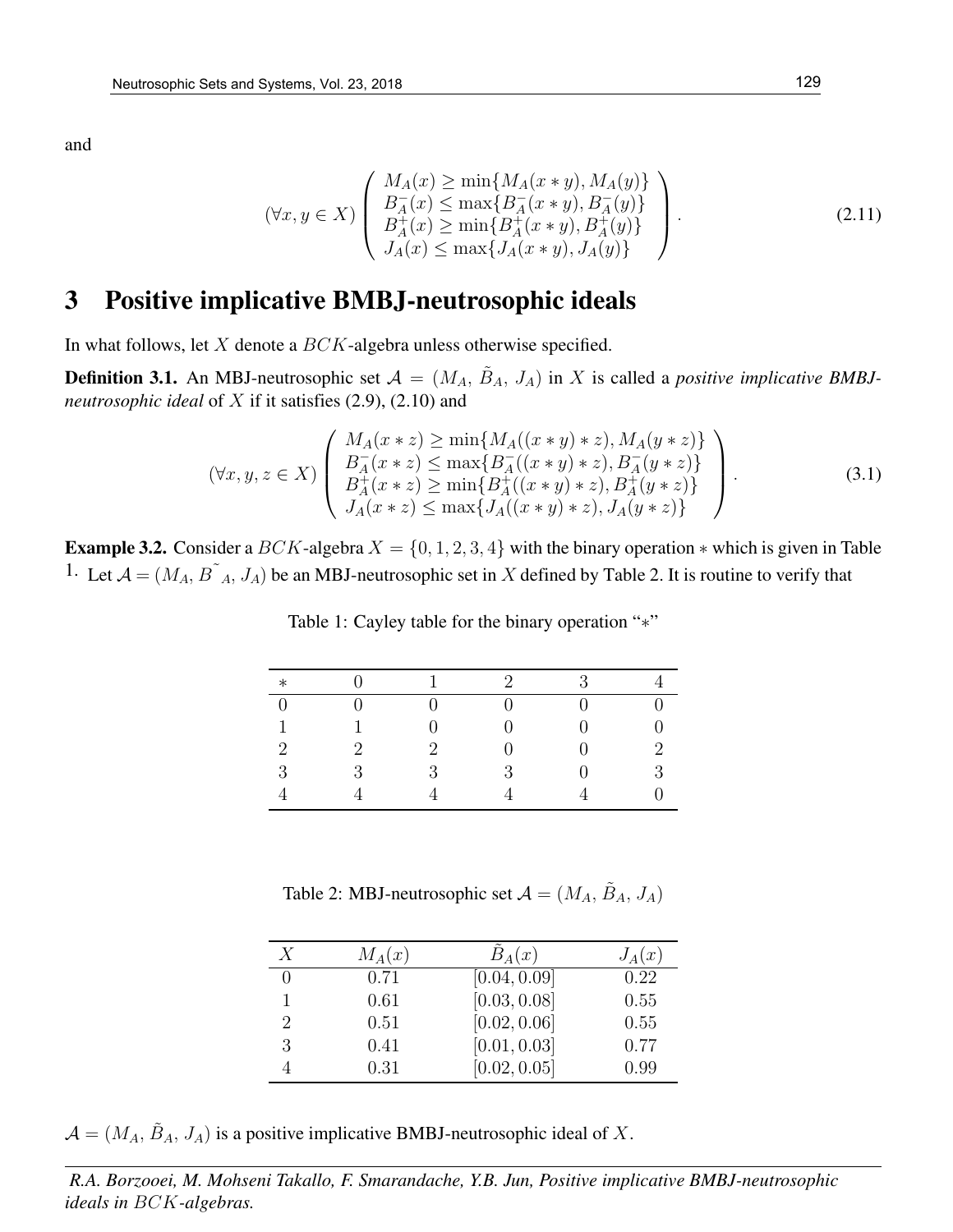$\Box$ 

Theorem 3.3. *Every positive implicative BMBJ-neutrosophic ideal is a BMBJ-neutrosophic ideal. Proof.* The condition (2.11) is induced by taking  $z = 0$  in (3.1) and using (2.1). Hence every positive implica-tive BMBJ-neutrosophic ideal is a BMBJ-neutrosophic ideal.

The converse of Theorem 3.3 is not true as seen in the following example.

**Example 3.4.** Consider a  $BCK$ -algebra  $X = \{0, 1, 2, 3\}$  with the binary operation  $*$  which is given in Table 3

| $*$      |          | 1             | $\mathcal{D}$ | $\mathbf{Q}$ |
|----------|----------|---------------|---------------|--------------|
|          |          |               |               |              |
| п        |          |               |               |              |
| $\Omega$ | $\Omega$ |               |               | $\Omega$     |
| 2        | 2        | $\mathcal{P}$ | $\mathbf{Q}$  |              |

Table 3: Cayley table for the binary operation "∗"

Let  $\mathcal{A} = (M_A, \tilde{B}_A, J_A)$  be an MBJ-neutrosophic set in X defined by Table 4.

| Х | $M_A(x)$ | $B_A(x)$     | $J_A(x)$ |
|---|----------|--------------|----------|
|   | 0.6      | [0.04, 0.09] | 0.3      |
|   | 0.5      | [0.03, 0.08] | 0.7      |
|   | 0.5      | [0.03, 0.08] | 0.7      |
|   | 0.3      | [0.01, 0.03] | 0.5      |

Table 4: MBJ-neutrosophic set  $A = (M_A, \tilde{B}_A, J_A)$ 

It is routine to verify that  $A = (M_A, \tilde{B}_A, J_A)$  is a BMBJ-neutrosophic ideal of X. But it is not a positive implicative MBJ-neutrosophic ideal of  $X$  since

$$
M_A(2*1) = 0.5 < 0.6 = \min\{M_A((2*1)*1), M_A(1*1)\},\
$$

**Lemma 3.5.** *Every BMBJ-neutrosophic ideal*  $\mathcal{A} = (M_A, \tilde{B}_A, J_A)$  *of* X *satisfies the following assertion.* 

$$
(\forall x, y \in X) \left( x \le y \implies \left\{ \begin{array}{l} M_A(x) \ge M_A(y), B_A^-(x) \le B_A^-(y), \\ B_A^+(x) \ge B_A^+(y), J_A(x) \le J_A(y) \end{array} \right\}.
$$
 (3.2)

*Proof.* Assume that  $x \leq y$  for all  $x, y \in X$ . Then  $x * y = 0$ , and so

$$
M_A(x) \ge \min\{M_A(x*y), M_A(y)\} = \min\{M_A(0), M_A(y)\} = M_A(y),
$$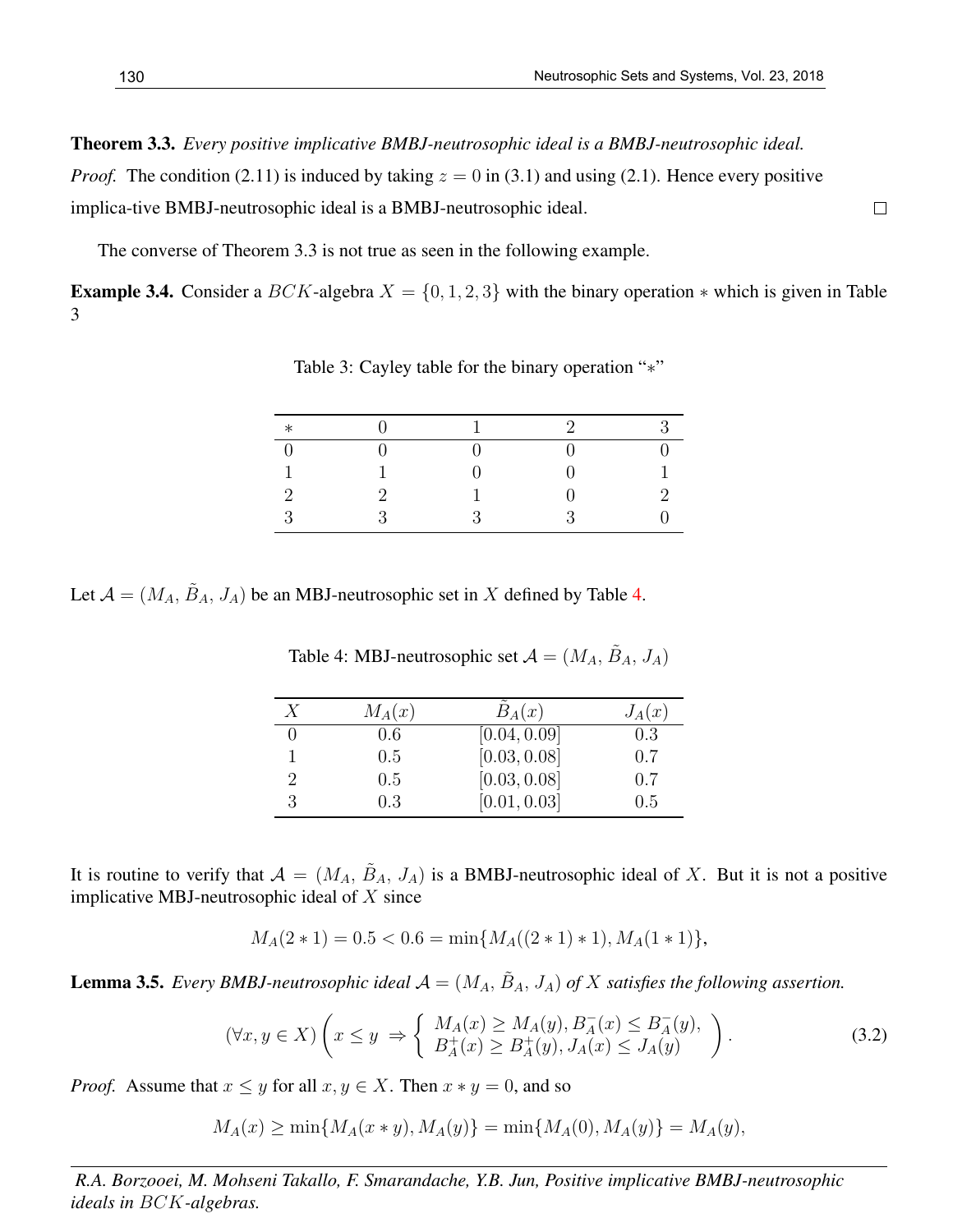$$
B_A^-(x) \le \max\{B_A^-(x*y), B_A^-(y)\} = \max\{B_A^-(0), B_A^-(y)\} = B_A^-(y),
$$

$$
B_A^+(x) \ge \min\{B_A^+(x*y), B_A^+(y)\} = \min\{B_A^+(0), B_A^+(y)\} = B_A^+(y),
$$

$$
J_A(x) \le \max\{J_A(x*y), J_A(y)\} = \max\{J_A(0), J_A(y)\} = J_A(y).
$$

This completes the proof.

We provide conditions for a BMBJ-neutrosophic ideal to be a positive implicative BMBJ-neutrosophic ideal.

**Theorem 3.6.** An MBJ-neutrosophic set  $\mathcal{A} = (M_A, \tilde{B}_A, J_A)$  in  $X$  is a positive implicative BMBJ-neutrosophic *ideal of* X *if and only if it is a BMBJ-neutrosophic ideal of* X *and satisfies the following condition.*

$$
(\forall x, y \in X) \left( \begin{array}{c} M_A(x * y) \ge M_A((x * y) * y) \\ B_A^-(x * y) \le B_A^-(x * y) * y) \\ B_A^+(x * y) \ge B_A^+((x * y) * y) \\ J_A(x * y) \le J_A((x * y) * y) \end{array} \right). \tag{3.3}
$$

*Proof.* Assume that  $A = (M_A, B^{\dagger}_A, J_A)$  is a positive implicative MBJ-neutrosophic ideal of X. If z is replaced by  $y$  in (3.1), then

$$
M_A(x * y) \ge \min\{M_A((x * y) * y), M_A(y * y)\}
$$
  
=  $\min\{M_A((x * y) * y), M_A(0)\} = M_A((x * y) * y),$ 

$$
B_A^-(x * y) \le \max\{B_A^-(x * y) * y), B_A^-(y * y)\}
$$
  
=  $\max\{B_A^-(x * y) * y), B_A^-(0)\} = B_A^-(x * y) * y),$ 

$$
B_A^+(x * y) \ge \min\{B_A^+((x * y) * y), B_A^+(y * y)\}
$$
  
=  $\min\{B_A^+((x * y) * y), B_A^+(0)\} = B_A^+((x * y) * y),$ 

and

$$
J_A(x * y) \le \max\{J_A((x * y) * y), J_A(y * y)\}
$$
  
=  $\max\{J_A((x * y) * y), J_A(0)\} = J_A((x * y) * y)$ 

for all  $x, y \in X$ .

Conversely, let  $A = (M_A, B^{T}_A, J_A)$  be an MBJ-neutrosophic ideal of X satisfying the condition (3.3). Since

$$
((x * z) * z) * (y * z) \leq (x * z) * y = (x * y) * z
$$

*R.A. Borzooei, M. Mohseni Takallo, F. Smarandache, Y.B. Jun, Positive implicative BMBJ-neutrosophic ideals in* BCK*-algebras.*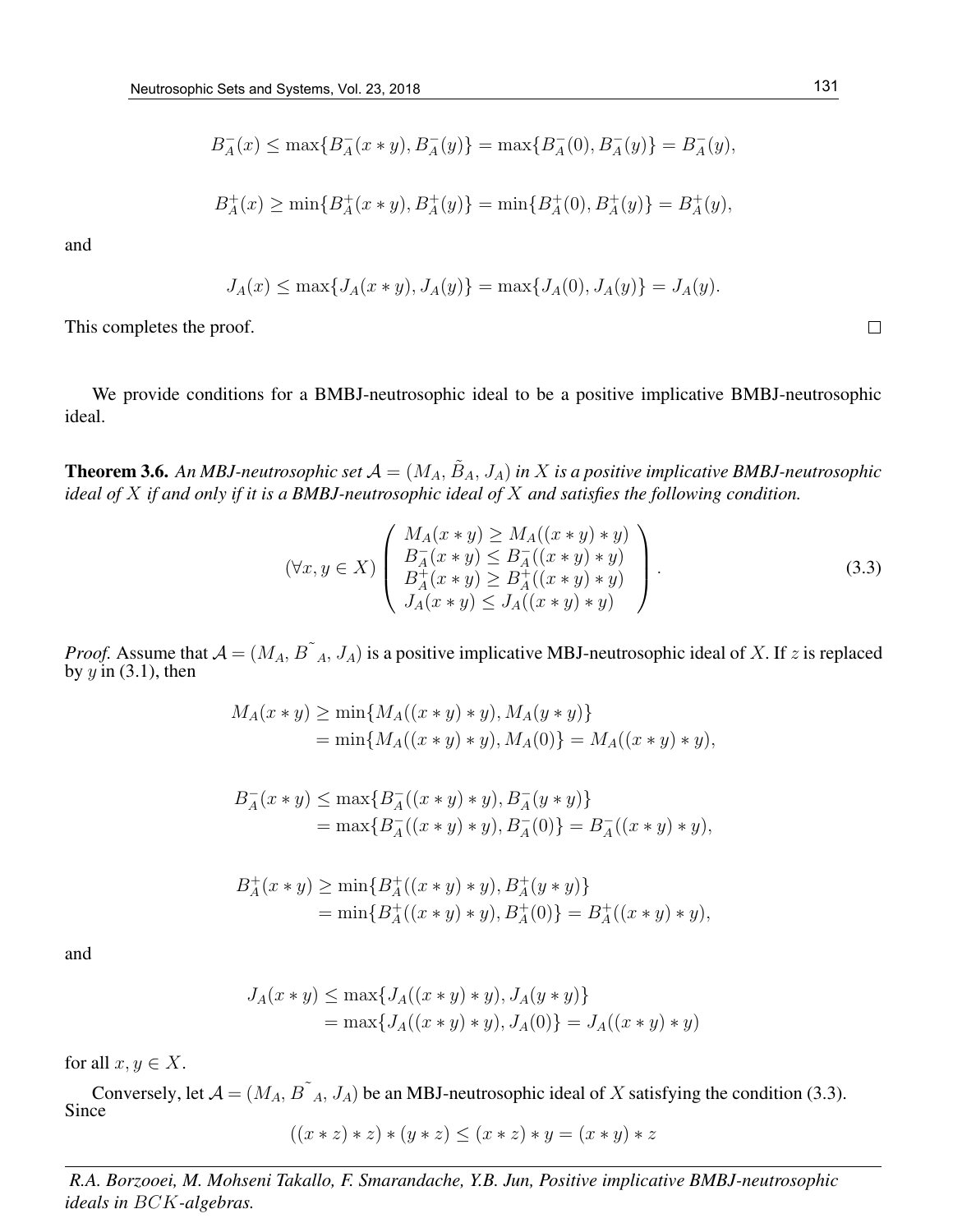for all  $x, y, z \in X$ , it follows from Lemma 3.5 that

$$
M_A((x * y) * z) \le M_A(((x * z) * z) * (y * z)),
$$
  
\n
$$
B_A^-((x * y) * z) \ge B_A^-(((x * z) * z) * (y * z)),
$$
  
\n
$$
B_A^+((x * y) * z) \le B_A^+(((x * z) * z) * (y * z)),
$$
  
\n
$$
J_A((x * y) * z) \ge J_A(((x * z) * z) * (y * z))
$$
\n(3.4)

for all  $x, y, z \in X$ . Using (3.3), (2.11) and (3.4), we have

$$
M_A(x * z) \ge M_A((x * z) * z) \ge \min\{M_A(((x * z) * z) * (y * z)), M_A(y * z)\}\
$$
  
 
$$
\ge \min\{M_A((x * y) * z), M_A(y * z)\},
$$

$$
B_A^-(x * z) \leq B_A^-(x * z) * z) \leq \max\{B_A^-(((x * z) * z) * (y * z)), B_A^-(y * z)\}\
$$
  
 
$$
\leq \max\{B_A^-(x * y) * z), B_A^-(y * z)\},
$$

$$
B_A^+(x * z) \ge B_A^+((x * z) * z) \ge \min\{B_A^+(((x * z) * z) * (y * z)), B_A^+(y * z)\}\
$$
  
 
$$
\ge \min\{B_A^+((x * y) * z), B_A^+(y * z)\},
$$

and

$$
J_A(x * z) \leq J_A((x * z) * z) \leq \max\{J_A(((x * z) * z) * (y * z)), J_A(y * z)\}\
$$
  

$$
\leq \max\{J_A((x * y) * z), J_A(y * z)\}\
$$

for all  $x, y, z \in X$ . Therefore  $\mathcal{A} = (M_A, \tilde{B}_A, J_A)$  is a positive implicative BMBJ-neutrosophic ideal of X.

Given an MBJ-neutrosophic set  $A = (M_A, \tilde{B}_A, J_A)$  in X, we consider the following sets.

$$
U(M_A; t) := \{ x \in X \mid M_A(x) \ge t \},
$$
  
\n
$$
L(B_A^-; \alpha^-) := \{ x \in X \mid B_A^-(x) \le \alpha^- \},
$$
  
\n
$$
U(B_A^+; \alpha^+) := \{ x \in X \mid B_A^+(x) \ge \alpha^+ \},
$$
  
\n
$$
L(J_A; s) := \{ x \in X \mid J_A(x) \le s \}
$$

where  $t, s, \alpha^-, \alpha^+ \in [0, 1]$ .

**Lemma 3.7** ([10]). An MBJ-neutrosophic set  $\mathcal{A} = (M_A, \tilde{B}_A, J_A)$  in X is a BMBJ-neutrosophic ideal of X if and only if the non-empty sets  $U(M_A; t)$ ,  $L(B_A^+)$  $\overline{A}$ ;  $\alpha^-$ ),  $U(B_A^+)$  $A_{\dot{A}}^{+}$ ;  $\alpha^{+}$ ) and  $L(J_A; s)$  are ideals of X for all  $t, s, \alpha^{-} \alpha^{+} \in [0, 1].$ 

**Theorem 3.8.** An MBJ-neutrosophic set  $A = (M_A, \tilde{B}_A, J_A)$  in  $X$  is a positive implicative BMBJ-neutrosophic *ideal of* X *if and only if the non-empty sets*  $U(M_A; t)$ ,  $L(B_A^+)$  $\bar{A}$ ;  $\alpha^{-}$ ),  $U(B_{A}^{+})$  $A^+_A$ ;  $\alpha^+$ ) and  $L(J_A; s)$  are positive *implicative ideals of* X *for all*  $t, s, \alpha^- \alpha^+ \in [0, 1]$ *.* 

*Proof.* Suppose that  $A = (M_A, \tilde{B}_A, J_A)$  is a positive implicative BMBJ-neutrosophic ideal of X. Then  $\mathcal{A} = (M_A, B^{\dagger}_{A}, J_A)$  is a BMBJ-neutrosophic ideal of X by Theorem 3.3. It follows from Lemma 3.7 that the non-empty sets  $U(M_A; t)$ ,  $L(B_A^-)$  $\overline{A}$ ;  $\alpha^-$ ),  $\overline{U}(B^+_A)$  $A_{\alpha}^{+}$ ;  $\alpha^{+}$ ) and  $L(J_A; s)$  are ideals of X for all  $t, s, \alpha^{-} \alpha^{+} \in [0, 1]$ . Let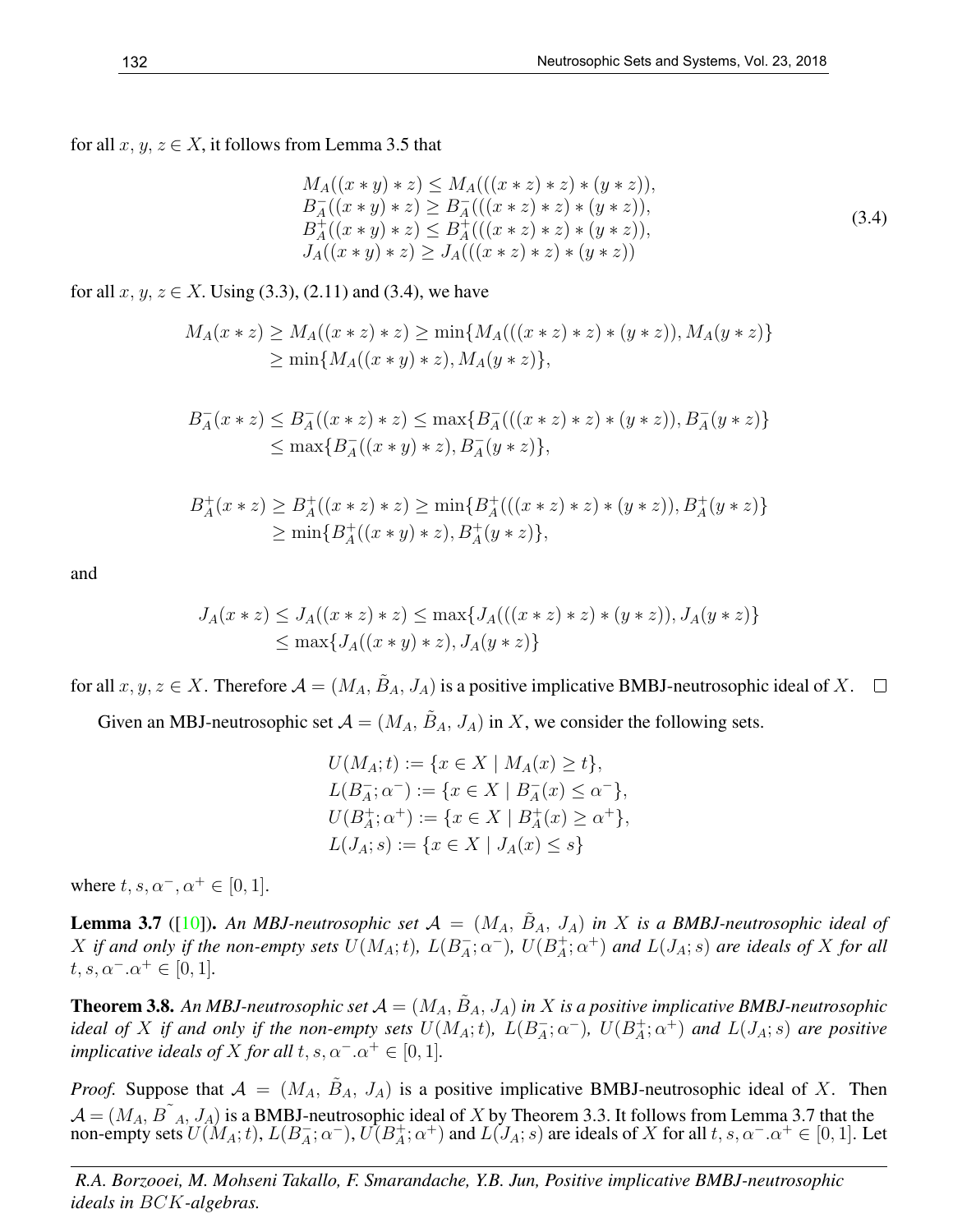$x, y, a, b, c, d, u, v \in X$  be such that  $(x * y) * y \in U(M_A; t)$ ,  $(a * b) * b \in L(B_A^-)$  $(\bar{A}; \alpha^{-}), (c * d) * d \in U(B_{A}^{+})$  $_{A}^{+};\alpha^{+})$ and  $(u * v) * v \in L(J_A; s)$ . Using Theorem 3.6, we have

$$
M_A(x * y) \ge M_A((x * y) * y) \ge t, \text{ that is, } x * y \in U(M_A; t),
$$
  
\n
$$
B_A^-(a * b) \le B_A^-(a * b) * b) \le \alpha^-, \text{ that is, } a * b \in L(B_A^-, \alpha^+),
$$
  
\n
$$
B_A^+(c * d) \ge B_A^+((c * d) * d) \ge \alpha^+, \text{ that is, } c * d \in U(B_A^+; \alpha^+),
$$
  
\n
$$
J_A(u * v) \le J_A((u * v) * v) \le s, \text{ that is, } u * v \in L(J_A; s).
$$

Therefore  $U(M_A; t)$ ,  $L(B_A^-)$  $\bar{A}$ ;  $\alpha^{-}$ ),  $U(B_{A}^{+})$  $A^+$ ;  $\alpha^+$ ) and  $L(J_A; s)$  are positive implicative ideals of X for all  $t, s, \alpha^- \alpha^+ \in$  $[0, 1]$ .

Conversely, suppose that the non-empty sets  $U(M_A; t)$ ,  $L(B_A^-)$  $\bar{A}$ ;  $\alpha^{-}$ ),  $U(B_{A}^{+})$  $A^+$ ;  $\alpha^+$ ) and  $L(J_A; s)$  are positive implicative ideals of X for all  $t, s, \alpha^- \cdot \alpha^+ \in [0, 1]$ . Then  $U(M_A; t)$ ,  $L(B_A^-)$  $\overline{A}$ ;  $\alpha^{-}$ ),  $U(B_{A}^{+})$  $\chi^+_A$ ;  $\alpha^+$ ) and  $L(J_A; s)$  are ideals of X for all  $t, s, \alpha^- \cdot \alpha^+ \in [0, 1]$ . It follows from Lemma 3.7 that  $\mathcal{A} = (M_A, B_A, J_A)$  is a BMBJneutrosophic ideal of X. Assume that  $M_A(x_0 * y_0) < M_A((x_0 * y_0) * y_0) = t_0$  for some  $x_0, y_0 \in X$ . Then  $(x_0 * y_0) * y_0 \in U(M_A; t_0)$  and  $x_0 * y_0 \notin U(M_A; t_0)$ , which is a contradiction. Thus  $M_A(x * y) \geq M_A((x * y) * y)$ for all  $x, y \in X$ . Similarly, we have  $B_A^+$  $A^+(x * y) \geq B_A^+$  $_A^+((x * y) * y)$  for all  $x, y \in X$ . If there exist  $a_0, b_0 \in X$ such that  $J_A(a_0 * b_0) > J_A((a_0 * b_0) * b_0) = s_0$ , then  $(a_0 * b_0) * b_0 \in L(J_A; s_0)$  and  $a_0 * b_0 \notin L(J_A; s_0)$ . This is impossible, and thus  $J_A(a * b) \leq J_A((a * b) * b)$  for all  $a, b \in X$ . By the similar way, we know that  $A_1^-(a * b) * b$  for all  $a, b \in X$ . It follows from Theorem 3.6 that  $A = (M_A, \tilde{B}_A, J_A)$  is a positive  $B_A^+$  $_{A}^{-}(a * b) \leq B_{A}^{-}$ implicative BMBJ-neutrosophic ideal of X.  $\Box$ 

**Theorem 3.9.** Let  $\mathcal{A} = (M_A, \tilde{B}_A, J_A)$  be a BMBJ-neutrosophic ideal of X. Then  $\mathcal{A} = (M_A, \tilde{B}_A, J_A)$  is *positive implicative if and only if it satisfies the following condition.*

$$
(\forall x, y, z \in X) \left( \begin{array}{l} M_A((x * z) * (y * z)) \ge M_A((x * y) * z), \\ B_A^-((x * z) * (y * z)) \le B_A^-((x * y) * z), \\ B_A^+((x * z) * (y * z)) \ge B_A^+((x * y) * z), \\ J_A((x * z) * (y * z)) \le J_A((x * y) * z). \end{array} \right) \tag{3.5}
$$

*Proof.* Assume that  $A = (M_A, \tilde{B}_A, J_A)$  is a positive implicative BMBJ-neutrosophic ideal of X. Then  $\mathcal{A} = (M_A, \tilde{B}_A, J_A)$  is a BMBJ-neutrosophic ideal of X by Theorem 3.3, and satisfies the condition (3.3) by Theorem 3.6. Since

$$
((x * (y * z)) * z) * z = ((x * z) * (y * z)) * z \leq (x * y) * z
$$

for all  $x, y, z \in X$ , it follows from Lemma 3.5 that

$$
M_A((x * y) * z) \le M_A(((x * (y * z)) * z) * z),\nB_A^-((x * y) * z) \ge B_A^-(((x * (y * z)) * z) * z),\nB_A^+((x * y) * z) \le B_A^+(((x * (y * z)) * z) * z),\nJ_A((x * y) * z) \ge J_A(((x * (y * z)) * z) * z)
$$
\n(3.6)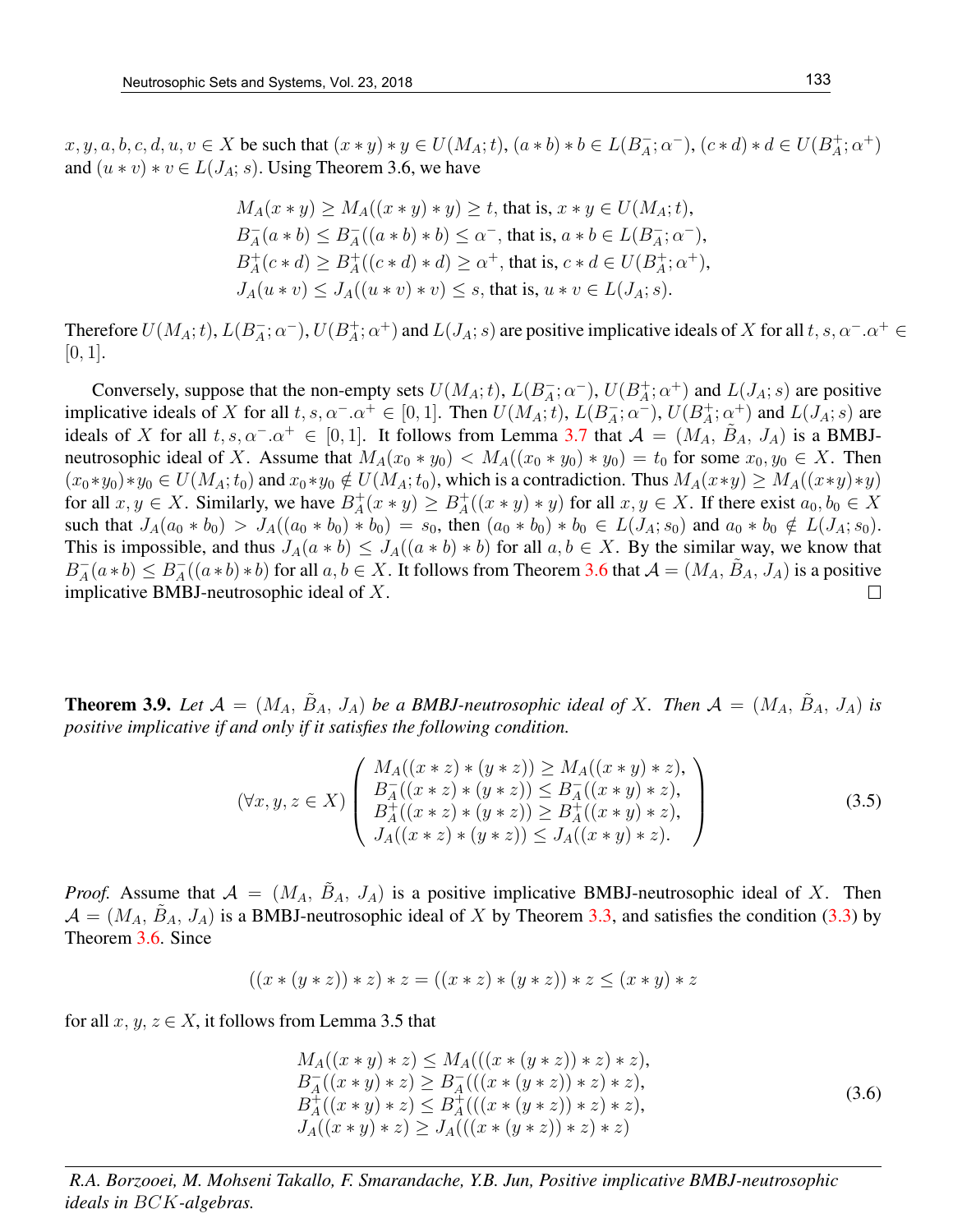for all  $x, y, z \in X$ . Using (2.3), (3.3) and (3.6), we have

$$
M_A((x * z) * (y * z)) = M_A((x * (y * z)) * z)
$$
  
\n
$$
\ge M_A(((x * (y * z)) * z) * z)
$$
  
\n
$$
\ge M_A((x * y) * z),
$$

$$
B_A^-((x * z) * (y * z)) = B_A^-((x * (y * z)) * z)
$$
  
\n
$$
\leq B_A^-(((x * (y * z)) * z) * z)
$$
  
\n
$$
\leq B_A^-((x * y) * z),
$$

$$
B_A^+((x * z) * (y * z)) = B_A^+((x * (y * z)) * z)
$$
  
\n
$$
\geq B_A^+(((x * (y * z)) * z) * z)
$$
  
\n
$$
\geq B_A^+((x * y) * z),
$$

and

$$
J_A((x * z) * (y * z)) = J_A((x * (y * z)) * z)
$$
  
\n
$$
\leq J_A(((x * (y * z)) * z) * z)
$$
  
\n
$$
\leq J_A((x * y) * z).
$$

Hence (3.5) is valid.

Conversely, let  $\mathcal{A} = (M_A, \tilde{B}_A, J_A)$  be a BMBJ-neutrosophic ideal of X which satisfies the condition (3.5). If we put  $z = y$  in (3.5) and use (III) and (2.1), then we obtain the condition (3.3). Therefore  $\mathcal{A} = (M_A, \tilde{B}_A, \tilde{B}_A)$  $J_A$ ) is a positive implicative BMBJ-neutrosophic ideal of X by Theorem 3.6.  $\Box$ 

**Theorem 3.10.** Let  $\mathcal{A} = (M_A, \tilde{B}_A, J_A)$  be an MBJ-neutrosophic set in X. Then  $\mathcal{A} = (M_A, \tilde{B}_A, J_A)$  is a *positive implicative BMBJ-neutrosophic ideal of* X *if and only if it satisfies the condition* (2.9)*,* (2.10) *and*

$$
(\forall x, y, z \in X) \left( \begin{array}{c} M_A(x * y) \ge \min\{M_A(((x * y) * y) * z), M_A(z)\}, \\ B_A^-(x * y) \le \max\{B_A^+(((x * y) * y) * z), B_A^-(z)\}, \\ B_A^+(x * y) \ge \min\{B_A^+(((x * y) * y) * z), B_A^+(z)\}, \\ J_A(x * y) \le \max\{J_A(((x * y) * y) * z), J_A(z)\}. \end{array} \right) \tag{3.7}
$$

*Proof.* Assume that  $A = (M_A, \tilde{B}_A, J_A)$  is a positive implicative BMBJ-neutrosophic ideal of X. Then  $\mathcal{A} = (M_A, \tilde{B}_A, J_A)$  is a BMBJ-neutrosophic ideal of X (see Theorem 3.3), and so the conditions (2.9) and  $(2.10)$  are valid. Using  $(2.11)$ ,  $(III)$ ,  $(2.1)$ ,  $(2.3)$  and  $(3.5)$ , we have

$$
M_A(x * y) \ge \min\{M_A((x * y) * z), M_A(z)\}
$$
  
=  $\min\{M_A(((x * z) * y) * (y * y)), M_A(z)\}\$   
 $\ge \min\{M_A(((x * z) * y) * y), M_A(z)\}\$   
=  $\min\{M_A(((x * y) * y) * z), M_A(z)\},$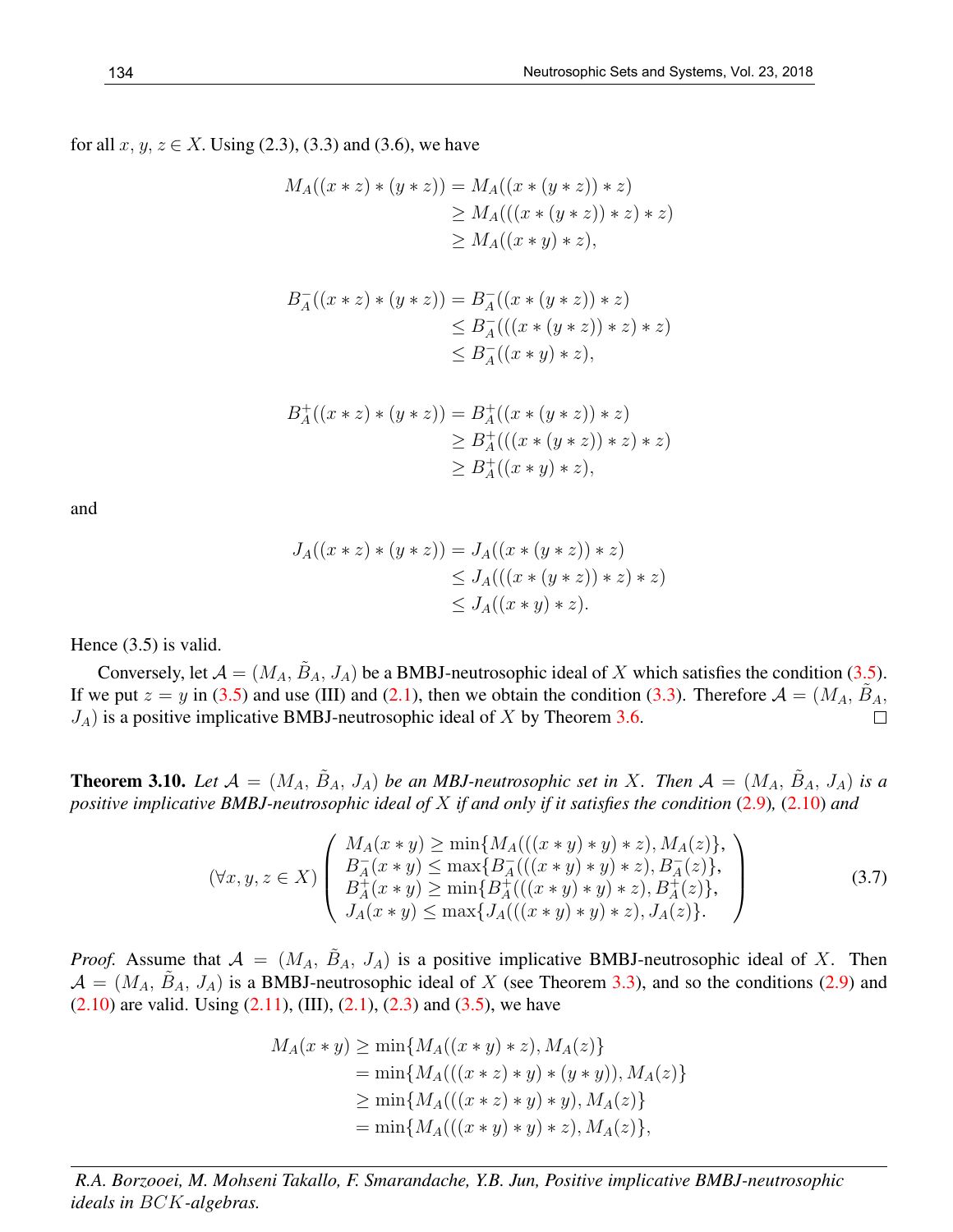$$
B_A^-(x * y) \le \max\{B_A^-(x * y) * z), B_A^-(z)\}
$$
  
=  $\max\{B_A^-(((x * z) * y) * (y * y)), B_A^-(z)\}$   
 $\le \max\{B_A^-(((x * z) * y) * y), B_A^-(z)\}$   
=  $\max\{B_A^-(((x * y) * y) * z), B_A^-(z)\},$ 

$$
B_A^+(x * y) \ge \min\{B_A^+((x * y) * z), B_A^+(z)\}
$$
  
=  $\min\{B_A^+(((x * z) * y) * (y * y)), B_A^+(z)\}\$   
 $\ge \min\{B_A^+(((x * z) * y) * y), B_A^+(z)\}\$   
=  $\min\{B_A^+(((x * y) * y) * z), B_A^+(z)\},$ 

$$
J_A(x * y) \le \max\{J_A((x * y) * z), J_A(z)\}
$$
  
=  $\max\{J_A(((x * z) * y) * (y * y)), J_A(z)\}\$   
 $\le \max\{J_A(((x * z) * y) * y), J_A(z)\}\$   
=  $\max\{J_A(((x * y) * y) * z), J_A(z)\}\$ 

for all  $x, y, z \in X$ .

Conversely, let  $\mathcal{A} = (M_A, \tilde{B}_A, J_A)$  be an MBJ-neutrosophic set in X which satisfies conditions (2.9),  $(2.10)$  and  $(3.7)$ . Then

$$
M_A(x) = M_A(x * 0) \ge \min\{M_A(((x * 0) * 0) * z), M_A(z)\} = \min\{M_A(x * z), M_A(z)\},\
$$

$$
B_A^-(x)=B_A^-(x*0)\leq \max\{B_A^-(((x*0)*0)*z),B_A^-(z)\}=\max\{B_A^-(x*z),B_A^-(z)\},
$$

$$
B_A^+(x) = B_A^+(x*0) \ge \min\{B_A^+(((x*0)*0)*z), B_A^+(z)\} = \min\{B_A^+(x*z), B_A^+(z)\},
$$

and

$$
J_A(x) = J_A(x * 0) \le \max\{J_A(((x * 0) * 0) * z), J_A(z)\} = \max\{J_A(x * z), J_A(z)\}
$$

for all  $x, z \in X$ . Hence  $\mathcal{A} = (M_A, \tilde{B}_A, J_A)$  is a BMBJ-neutrosophic ideal of X. Taking  $z = 0$  in (3.7) and using  $(2.1)$  and  $(2.10)$  imply that

$$
M_A(x * y) \ge \min\{M_A(((x * y) * y) * 0), M_A(0)\}
$$
  
=  $\min\{M_A((x * y) * y), M_A(0)\} = M_A((x * y) * y),$ 

$$
B_A^-(x * y) \le \max\{B_A^-(((x * y) * y) * 0), B_A^-(0)\}
$$
  
=  $\max\{B_A^-((x * y) * y), B_A^-(0)\} = B_A^-((x * y) * y),$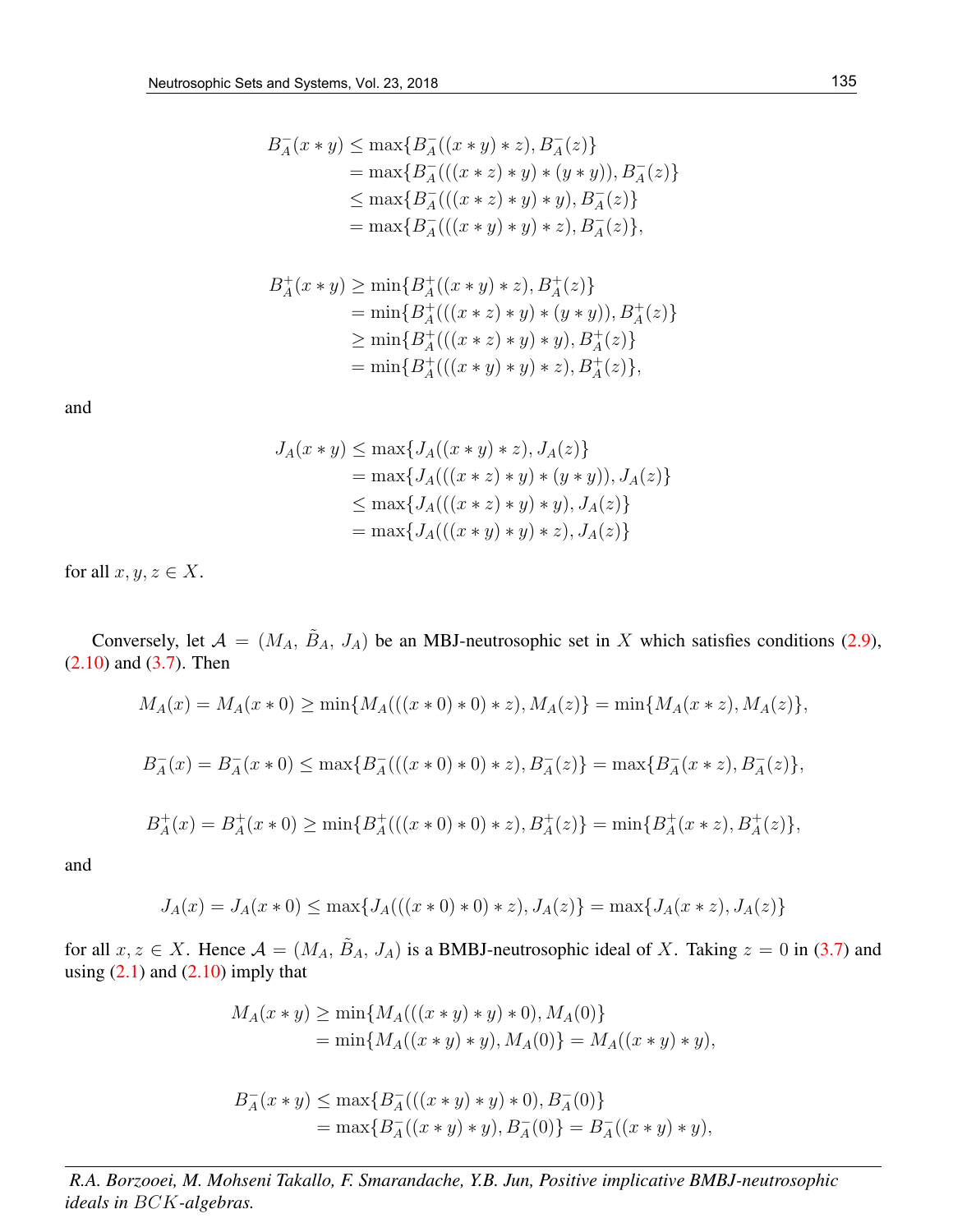$$
B_A^+(x * y) \ge \min\{B_A^+(((x * y) * y) * 0), B_A^+(0)\}
$$
  
=  $\min\{B_A^+((x * y) * y), B_A^+(0)\} = B_A^+((x * y) * y),$ 

$$
J_A(x * y) \le \max\{J_A(((x * y) * y) * 0), J_A(0)\}
$$
  
=  $\max\{J_A((x * y) * y), J_A(0)\} = J_A((x * y) * y)$ 

for all  $x, y \in X$ . It follows from Theorem 3.6 that  $\mathcal{A} = (M_A, \tilde{B}_A, J_A)$  is a positive implicative BMBJneutrosophic ideal of X.  $\Box$ 

**Proposition 3.11.** Every BMBJ-neutrosophic ideal  $A = (M_A, \tilde{B}_A, J_A)$  of X satisfies the following assertion.

$$
x * y \le z \implies \begin{cases} M_A(x) \ge \min\{M_A(y), M_A(z)\}, \\ B_A^-(x) \le \max\{B_A^-(y), B_A^-(z)\}, \\ B_A^+(x) \ge \min\{B_A^+(y), B_A^+(z)\}, \\ J_A(x) \le \max\{J_A(y), J_A(z)\} \end{cases}
$$
(3.8)

*for all*  $x, y, z \in X$ *.* 

*Proof.* Let  $x, y, z \in X$  be such that  $x * y \leq z$ . Then

$$
M_A(x * y) \ge \min\{M_A((x * y) * z), M_A(z)\} = \min\{M_A(0), M_A(z)\} = M_A(z),
$$

$$
B_A^-(x * y) \le \max\{B_A^-( (x * y) * z), B_A^-(z)\} = \max\{B_A^-(0), B_A^-(z)\} = B_A^-(z),
$$

$$
B_A^+(x * y) \ge \min\{B_A^+((x * y) * z), B_A^+(z)\} = \min\{B_A^+(0), B_A^+(z)\} = B_A^+(z),
$$

and

$$
J_A(x * y) \le \max\{J_A((x * y) * z), J_A(z)\} = \max\{J_A(0), J_A(z)\} = J_A(z).
$$

It follows that

$$
M_A(x) \ge \min\{M_A(x*y), M_A(y)\}\ge \min\{M_A(y), M_A(z)\},\
$$

$$
B_A^-(x) \leq \max\{B_A^-(x*y),B_A^-(y)\} \leq \max\{B_A^-(y),B_A^-(z)\},
$$

$$
B_A^+(x) \ge \min\{B_A^+(x*y), B_A^+(y)\} \ge \min\{B_A^+(y), B_A^+(z)\},
$$

and

$$
J_A(x) \le \max\{J_A(x*y), J_A(y)\} \le \max\{J_A(y), J_A(z)\}.
$$

This completes the proof.

*R.A. Borzooei, M. Mohseni Takallo, F. Smarandache, Y.B. Jun, Positive implicative BMBJ-neutrosophic ideals in* BCK*-algebras.*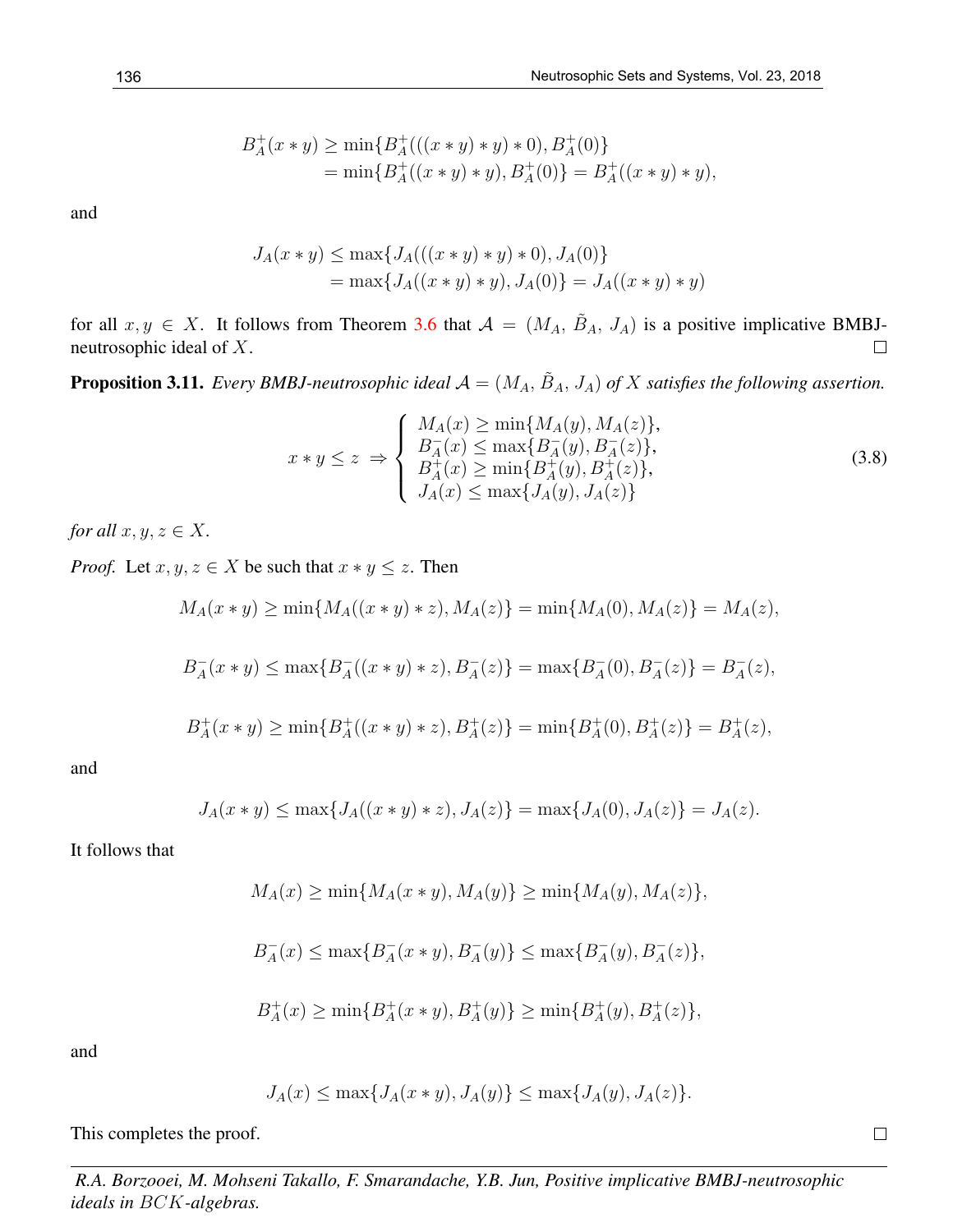We provide conditions for an MBJ-neutrosophic set to be a BMBJ-neutrosophic ideal in  $BCK/BCI$ algebras.

Theorem 3.12. *Every MBJ-neutrosophic set in* X *satisfying* (2.9)*,* (2.10) *and* (3.8) *is a BMBJ-neutrosophic ideal of* X*.*

*Proof.* Let  $A = (M_A, \tilde{B}_A, J_A)$  be an MBJ-neutrosophic set in X satisfying (2.9), (2.10) and (3.8). Note that  $x * (x * y) \leq y$  for all  $x, y \in X$ . It follows from (3.8) that

```
M_A(x) \ge \min\{M_A(x*y),M_A(y)\},\B_A^-\overline{A}(x) \leq \max\{B_A^-\bar{A}(x * y), B^-_A(y) \},B_4^+_{A}^{+}(x) \geq \min\{B_{A}^{+}_A^+(x * y), B_A^+(y) \},
```
and

$$
J_A(x) \le \max\{J_A(x*y), J_A(y)\}.
$$

Therefore  $A = (M_A, \tilde{B}_A, J_A)$  is a BMBJ-neutrosophic ideal of X.

**Theorem 3.13.** An MBJ-neutrosophic set  $\mathcal{A} = (M_A, \tilde{B}_A, J_A)$  in X is a BMBJ-neutrosophic ideal of X if and *only if*  $(M_A, B_A^-)$  *and*  $(B_A^+)$ A , JA) *are intuitionistic fuzzy ideals of* X*.*

*Proof.* Straightforward.

**Theorem 3.14.** *Given an ideal I of X, let*  $\mathcal{A} = (M_A, \tilde{B}_A, J_A)$  *be an MBJ-neutrosophic set in* X *defined by* 

$$
M_A(x) = \begin{cases} t & \text{if } x \in I, \\ 0 & \text{otherwise,} \end{cases} B_A^-(x) = \begin{cases} \alpha^- & \text{if } x \in I, \\ 1 & \text{otherwise,} \end{cases}
$$

$$
B_A^+(x) = \begin{cases} \alpha^+ & \text{if } x \in I, \\ 0 & \text{otherwise,} \end{cases} J_A(x) = \begin{cases} s & \text{if } x \in I, \\ 1 & \text{otherwise,} \end{cases}
$$

*where*  $t, \alpha^+ \in (0,1]$  *and*  $s, \alpha^- \in [0,1)$  *with*  $t + \alpha^- \leq 1$  *and*  $s + \alpha^+ \leq 1$ *. Then*  $\mathcal{A} = (M_A, \tilde{B}_A, J_A)$  *is a BMBJ-neutrosophic ideal of* X *such that*  $U(M_A; t) = L(B_A^{-})$  $_{A}^{-}$ ;  $\alpha^{-}$ ) =  $U(B_{A}^{+})$  $A^+_{A}; \alpha^+) = L(J_A; s) = I.$ 

*Proof.* It is clear that  $A = (M_A, \tilde{B}_A, J_A)$  satisfies the condition (2.9) and  $U(M_A; t) = L(B_A^-)$  $\bar{A}$ ;  $\alpha^{-}$ ) =  $U(B^+_A)$  $A^+_A$ ;  $\alpha^+$ ) =  $L(J_A; s)$  =  $I$ . Let  $x, y \in X$ . If  $x * y \in I$  and  $y \in I$ , then  $x \in I$  and so

> $M_A(x) = t = \min\{M_A(x * y), M_A(y)\}$  $B_A^ _{A}^{-}(x) = \alpha^{-} = \max\{B_{A}^{-}$  $_{A}^{-}(x * y), B_{A}^{-}(y)\},$  $B_4^+$  $_{A}^{+}(x) = \alpha^{+} = \min\{B_{A}^{+}$  $_A^+(x * y), B_A^+(y) \},$  $J_A(x) = s = \max\{J_A(x * y), J_A(y)\}.$

*R.A. Borzooei, M. Mohseni Takallo, F. Smarandache, Y.B. Jun, Positive implicative BMBJ-neutrosophic ideals in* BCK*-algebras.*

 $\Box$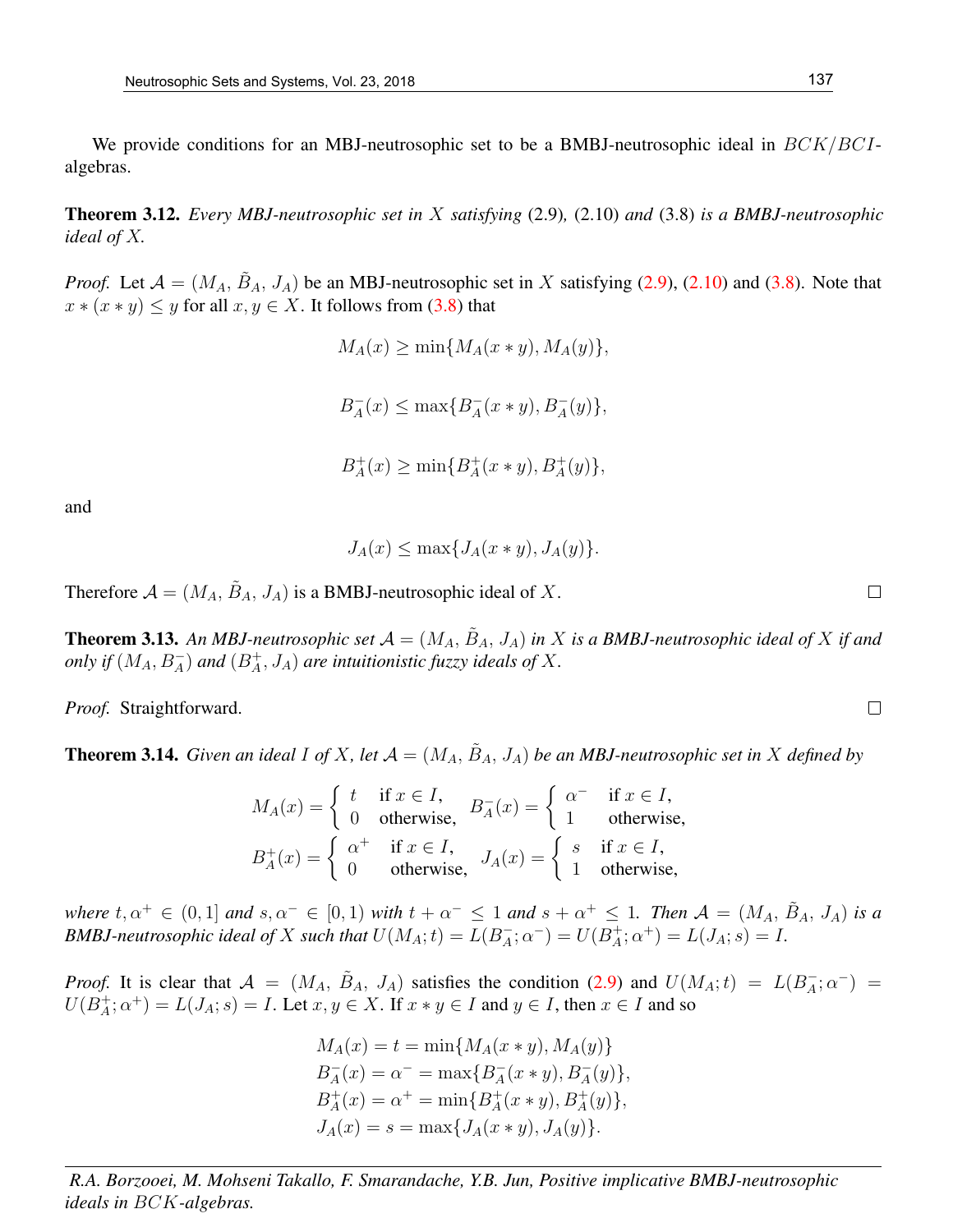If any one of  $x * y$  and y is contained in I, say  $x * y \in I$ , then  $M_A(x * y) = t$ ,  $B_A^ A_{A}(x * y) = \alpha^{-}, J_{A}(x * y) = s,$  $M_A(y) = 0, B_A^ _{A}^{-}(y) = 1, B_{A}^{+}$  $A_{A}^{+}(y) = 0$  and  $J_{A}(y) = 1$ . Hence

$$
M_A(x) \ge 0 = \min\{t, 0\} = \min\{M_A(x * y), M_A(y)\}
$$
  
\n
$$
B_A^-(x) \le 1 = \max\{B_A^-(x * y), B_A^-(y)\},
$$
  
\n
$$
B_A^+(x) \ge 0 = \min\{B_A^+(x * y), B_A^+(y)\},
$$
  
\n
$$
J_A(x) \le 1 = \max\{s, 1\} = \max\{J_A(x * y), J_A(y)\}.
$$

If  $x * y \notin I$  and  $y \notin I$ , then  $M_A(x * y) = 0 = M_A(y)$ ,  $B_A^ A_{A}(x * y) = 1 = B_{A}^{-}$  $_{A}^{-}(y)$ ,  $B_{A}^{+}$  $_{A}^{+}(x * y) = 0 = B_{A}^{+}$  $j^+_A(y)$  and  $J_A(x * y) = 1 = J_A(y)$ . It follows that

$$
M_A(x) \ge 0 = \min\{M_A(x * y), M_A(y)\}
$$
  
\n
$$
B_A^-(x) \le 1 = \max\{B_A^-(x * y), B_A^-(y)\},
$$
  
\n
$$
B_A^+(x) \ge 0 = \min\{B_A^+(x * y), B_A^+(y)\},
$$
  
\n
$$
J_A(x) \le 1 = \max\{J_A(x * y), J_A(y)\}.
$$

It is obvious that  $M_A(0) \geq M_A(x)$ ,  $B_A^ \bar{A}(0) \leq B_A^ _{A}^{-}(x)$ ,  $B_{A}^{+}$  $A^+(0) \geq B_A^+$  $A_{A}^{+}(x)$  and  $J_{A}(0) \leq J_{A}(x)$  for all  $x \in X$ . Therefore  $A = (M_A, \tilde{B}_A, J_A)$  is a BMBJ-neutrosophic ideal of X.  $\Box$ 

**Lemma 3.15.** For any non-empty subset I of X, let  $\mathcal{A} = (M_A, \tilde{B}_A, J_A)$  be an MBJ-neutrosophic set in X which is given in Theorem 3.14. If  $A = (M_A, \tilde{B}_A, J_A)$  is a BMBJ-neutrosophic ideal of X, then I is an ideal *of* X*.*

*Proof.* Obviously,  $0 \in I$ . Let  $x, y \in X$  be such that  $x * y \in I$  and  $y \in I$ . Then  $M_A(x * y) = t = M_A(y)$ ,  $B_A^ A_{A}^{-}(x * y) = \alpha^{-} = B_{A}^{-}$  $_{A}^{-}(y)$ ,  $B_{A}^{+}$  $_{A}^{+}(x * y) = \alpha^{+} = B_{A}^{+}$  $A_{A}^{+}(y)$  and  $J_{A}(x * y) = s = J_{A}(y)$ . Thus

$$
M_A(x) \ge \min\{M_A(x * y), M_A(y)\} = t,
$$
  
\n
$$
B_A^-(x) \le \max\{B_A^-(x * y), B_A^-(y)\} = \alpha^-,
$$
  
\n
$$
B_A^+(x) \ge \min\{B_A^+(x * y), B_A^+(y)\} = \alpha^+,
$$
  
\n
$$
J_A(x) \le \max\{J_A(x * y), J_A(y)\} = s,
$$

and hence  $x \in I$ . Therefore I is an ideal of X.

**Theorem 3.16.** For any non-empty subset I of X, let  $A = (M_A, B_A, J_A)$  be an MBJ-neutrosophic set in X which is given in Theorem 3.14. If  $A = (M_A, B_A, J_A)$  is a positive implicative BMBJ-neutrosophic ideal of X*, then* I *is a positive implicative ideal of* X*.*

*Proof.* If  $\mathcal{A} = (M_A, \tilde{B}_A, J_A)$  is a positive implicative BMBJ-neutrosophic ideal of X, then  $\mathcal{A} = (M_A, \tilde{B}_A, J_A)$  $J_A$ ) is a BMBJ-neutrosophic ideal of X and satisfies (3.3) by Theorem 3.6. It follows from Lemma 3.15 that I is an ideal of X. Let  $x, y \in X$  be such that  $(x * y) * y \in I$ . Then

$$
M_A(x * y) \ge M_A((x * y) * y) = t, B_A^-(x * y) \le B_A^-(x * y) * y) = \alpha^-,
$$
  

$$
B_A^+(x * y) \ge B_A^+((x * y) * y) = \alpha^+, J_A(x * y) \le J_A((x * y) * y) = s,
$$

and so  $x * y \in I$ . Therefore I is a positive implicative ideal of X.

*R.A. Borzooei, M. Mohseni Takallo, F. Smarandache, Y.B. Jun, Positive implicative BMBJ-neutrosophic ideals in* BCK*-algebras.*

 $\Box$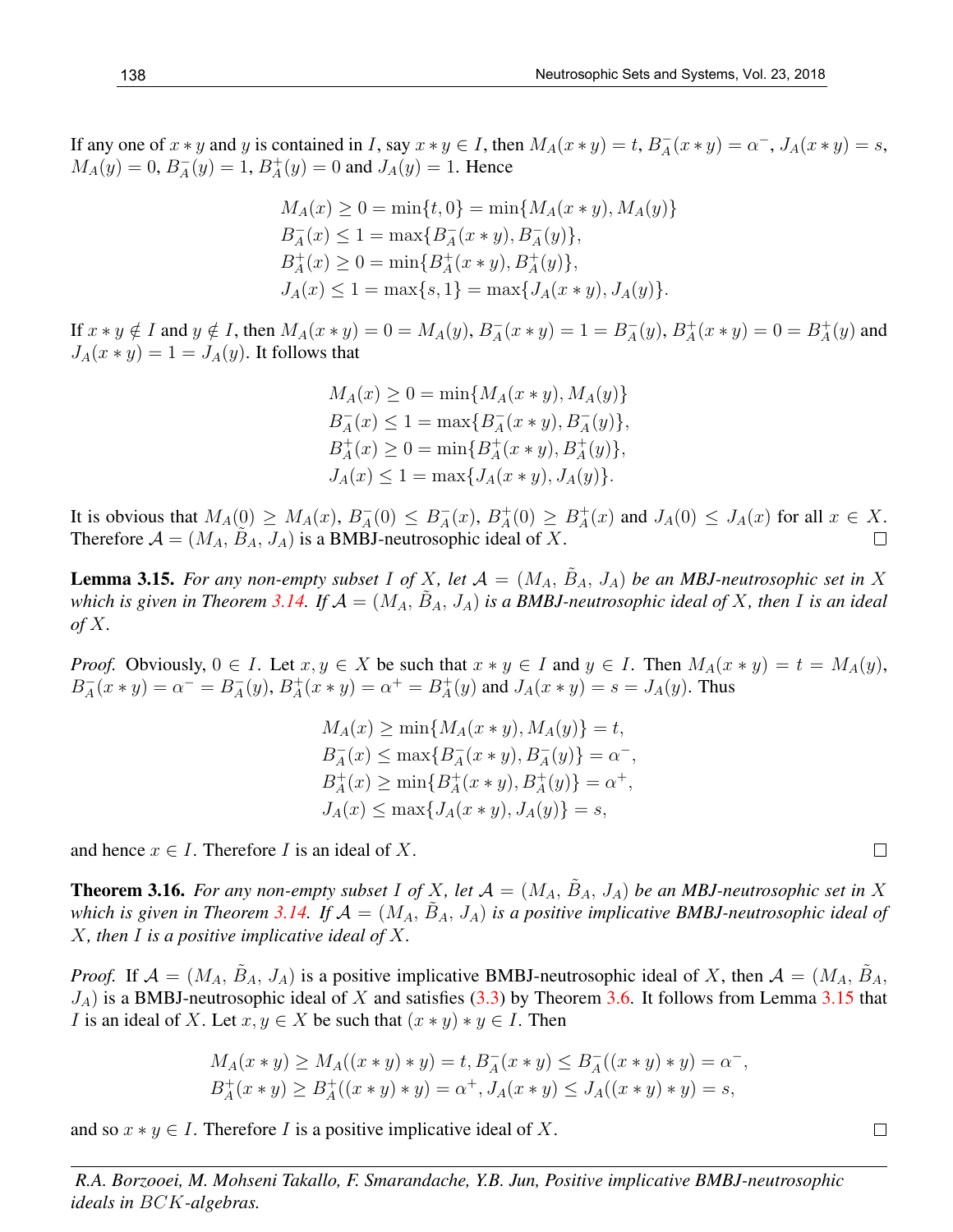**Proposition 3.17.** Every positive implicative BMBJ-neutrosophic ideal  $A = (M_A, \tilde{B}_A, J_A)$  of X satisfies the *following condition.*

$$
(((x * y) * y) * a) * b = 0 \Rightarrow \begin{cases} M_A(x * y) \ge \min\{M_A(a), M_A(b)\}, \\ B_A^-(x * y) \le \max\{B_A^-(a), B_A^-(b)\}, \\ B_A^+(x * y) \ge \min\{B_A^+(a), B_A^+(b)\}, \\ J_A(x * y) \le \max\{J_A(a), J_A(b)\} \end{cases}
$$
(3.9)

*for all*  $x, y, a, b \in X$ .

*Proof.* Assume that  $A = (M_A, \tilde{B}_A, J_A)$  is a positive implicative BMBJ-neutrosophic ideal of X. Then  $\mathcal{A} = (M_A, \tilde{B}_A, J_A)$  is a BMBJ-neutrosophic ideal of X (see Theorem 3.3). Let  $a, b, x, y \in X$  be such that  $(((x * y) * y) * a) * b = 0.$  Then

$$
M_A(x * y) \ge M_A((x * y) * y) \ge \min\{M_A(a), M_A(b)\},\
$$

 $B_4^ A_{A}(x * y) \leq \tilde{B}_{A}((x * y) * y) \leq \max\{B_{A}^{-}$  $_{A}^{-}(a), B_{A}^{-}(b)\},$ 

$$
B_A^+(x * y) \ge B_A^+((x * y) * y) \ge \min\{B_A^+(a), B_A^+(b)\},\
$$

and  $J_A(x * y) \leq J_A((x * y) * y) \leq \max\{J_A(a), J_A(b)\}\$  by Theorem 3.6 and Proposition 3.11. Hence (3.9) is valid.  $\Box$ 

**Theorem 3.18.** If an MBJ-neutrosophic set  $A = (M_A, \tilde{B}_A, J_A)$  in X satisfies the conditions (2.9) and (3.9), then  $\mathcal{A} = (M_A, \tilde{B}_A, J_A)$  is a positive implicative BMBJ-neutrosophic ideal of X.

*Proof.* Let  $A = (M_A, \tilde{B}_A, J_A)$  be an MBJ-neutrosophic set in X which satisfies the conditions (2.9) and (3.9). It is clear that the condition (2.10) is induced by the condition (3.9). Let  $x, a, b \in X$  be such that  $x * a \leq b$ . Then  $(((x * 0) * 0) * a) * b = 0$ , and so

$$
M_A(x) = M_A(x * 0) \ge \min\{M_A(a), M_A(b)\},\
$$

$$
B_A^-(x) = B_A^-(x \ast 0) \le \max\{B_A^-(a), B_A^-(b)\},
$$

$$
B_A^+(x) = B_A^+(x*0) \ge \min\{B_A^+(a), B_A^+(b)\},
$$

and

$$
J_A(x) = J_A(x * 0) \le \max\{J_A(a), J_A(b)\}
$$

by (2.1) and (3.9). Hence  $A = (M_A, \tilde{B}_A, J_A)$  is a BMBJ-neutrosophic ideal of X by Theorem 3.12. Since  $(((x * y) * y) * ((x * y) * y)) * 0 = 0$  for all  $x, y \in X$ , we have

$$
M_A(x * y) \ge \min\{M_A((x * y) * y), M_A(0)\} = M_A((x * y) * y),
$$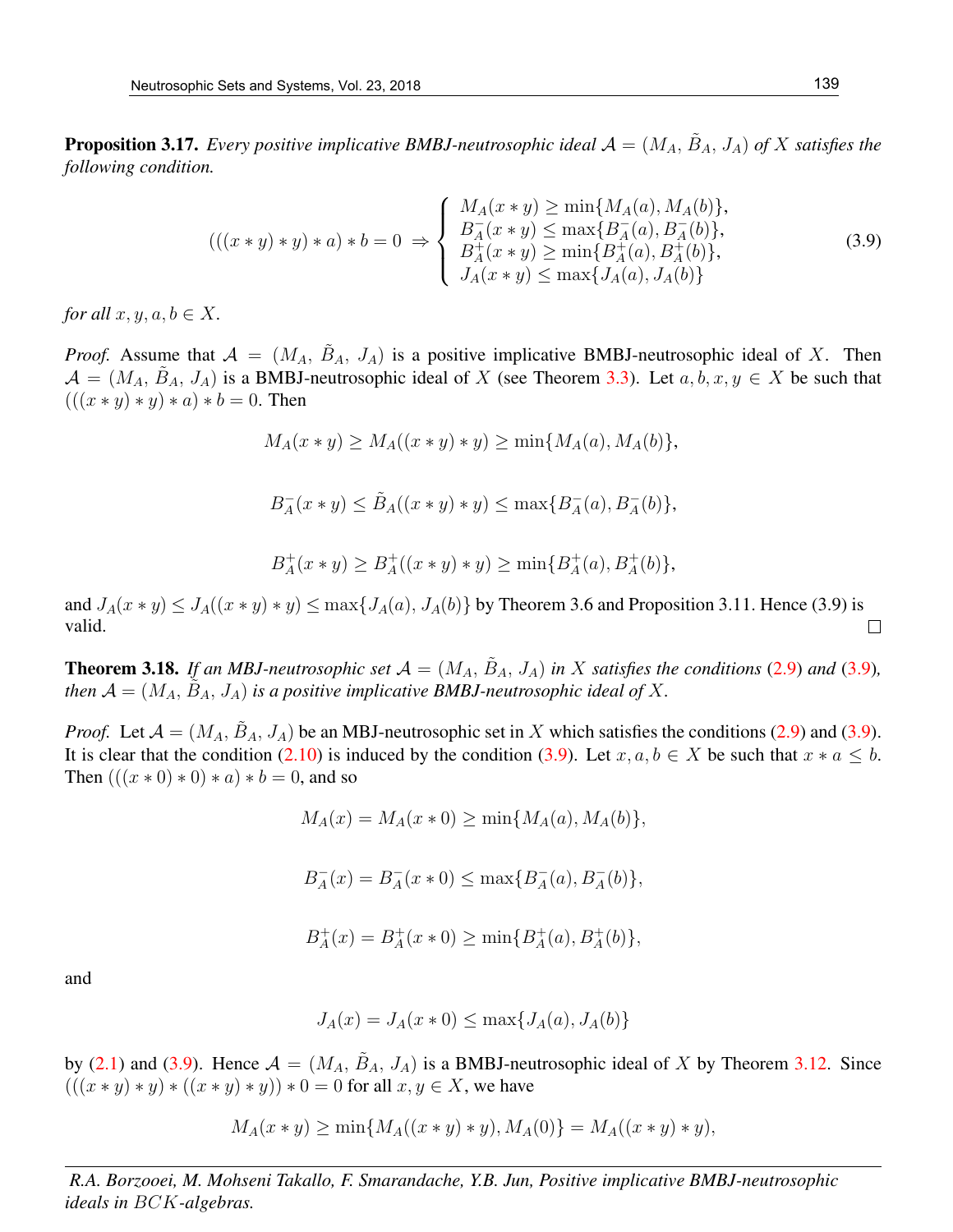$$
B_A^-(x * y) \leq \max\{B_A^-( (x * y) * y), B_A^-(0)\} = B_A^-( (x * y) * y),
$$

$$
B_A^+(x * y) \ge \min\{B_A^+((x * y) * y), B_A^+(0)\} = B_A^+((x * y) * y),
$$

$$
J_A(x * y) \le \max\{J_A((x * y) * y), J_A(0)\} = J_A((x * y) * y)
$$

by (3.9). It follows from Theorem 3.6 that  $A = (M_A, \tilde{B}_A, J_A)$  is a positive implicative MBJ-neutrosophic ideal of X.  $\Box$ 

## References

- [1] R.A. Borzooei, X.H. Zhang, F. Smarandache and Y.B. Jun, Commutative generalized neutrosophic ideals in BCK-algebras, Symmetry 2018, 10, 350; doi:10.3390/sym10080350.
- [2] Y.S. Huang, BCI-algebra, Beijing: Science Press (2006).
- [3] Y.B. Jun, Neutrosophic subalgebras of several types in  $BCK/BCI$ -algebras, Ann. Fuzzy Math. Inform. 14(1) (2017), 75–86.
- [4] Y.B. Jun, S.J. Kim and F. Smarandache, Interval neutrosophic sets with applications in  $BCK/BCI$ algebra, Axioms 2018, 7, 23.
- [5] Y.B. Jun, F. Smarandache and H. Bordbar, Neutrosophic  $N$ -structures applied to  $BCK/BCI$ -algebras, Information 2017, 8, 128.
- [6] Y.B. Jun, F. Smarandache, S.Z. Song and M. Khan, Neutrosophic positive implicative  $\mathcal N$ -ideals in BCK/BCI-algebras, Axioms 2018, 7, 3.
- [7] Y.B. Jun and E.H. Roh, MBJ-neutrosophic ideals of  $BCK/BCI$ -algebras, Open Mathematics (submitted).
- [8] J. Meng and Y.B. Jun, *BCK*-algebras, Kyung Moon Sa Co., Seoul (1994).
- [9] M. Mohseni Takallo, R.A. Borzooei and Y.B. Jun, MBJ-neutrosophic structures and its applications in BCK/BCI-algebras, Neutrosophic Sets and Systems (in press).
- [10] M. Mohseni Takallo, H. Bordbar, R.A. Borzooei and Y.B. Jun, BMBJ-neutrosophic ideals in BCK/BCI-algebras, Neutrosophic Sets and Systems (in press).
- [11] M.A. Oztürk and Y.B. Jun, Neutrosophic ideals in  $BCK/BCI$ -algebras based on neutrosophic points, J. Inter. Math. Virtual Inst. 8 (2018), 1–17.
- [12] A.B. Saeid and Y.B. Jun, Neutrosophic subalgebras of  $BCK/BCI$ -algebras based on neutrosophic points, Ann. Fuzzy Math. Inform. 14(1) (2017), 87–97.